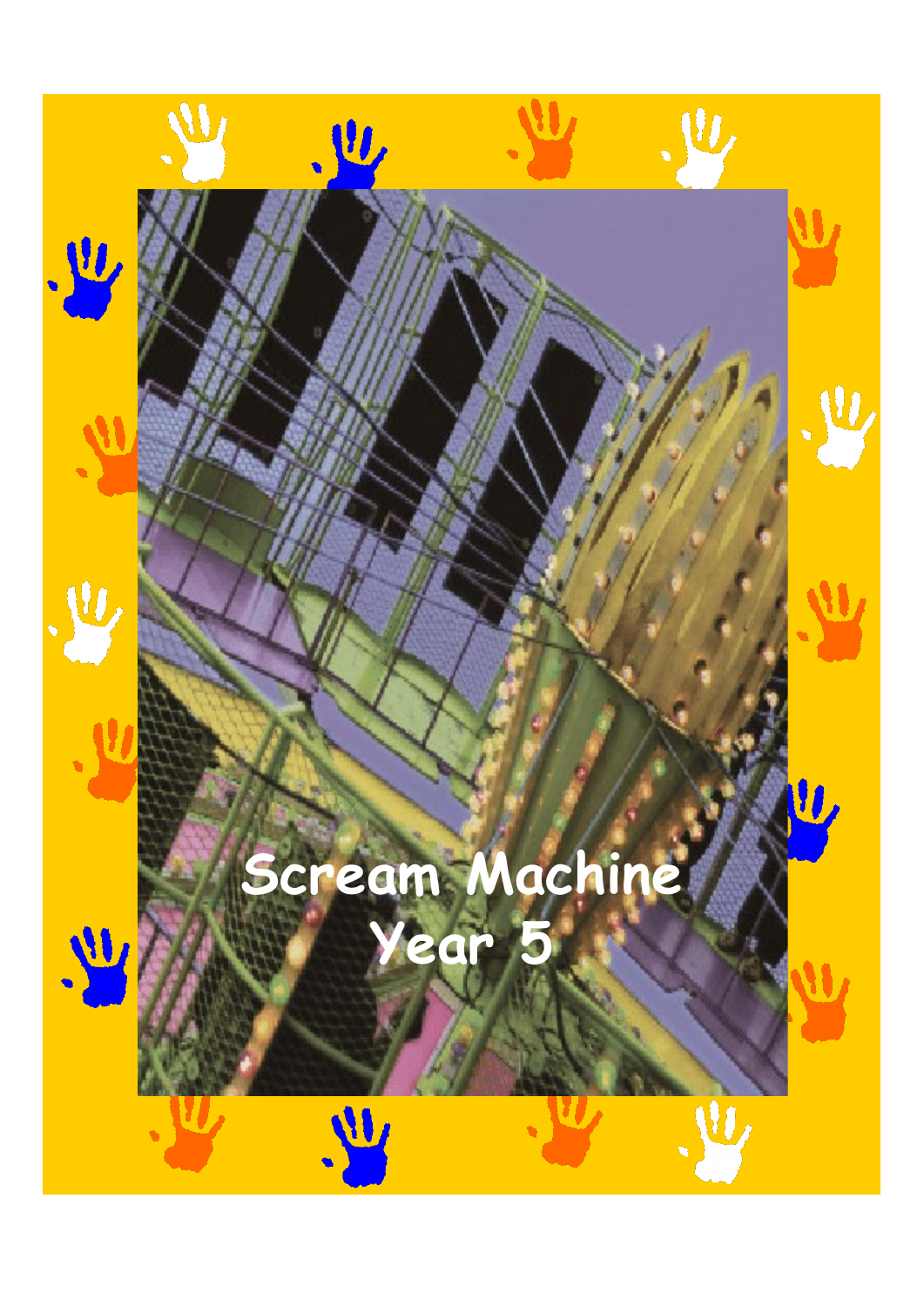

## **ENGINEERING WEEKLY THEME PARK SEEKS EGGCITING NEW RIDE**

'Scream Towers' seeks designs for a new and eggciting drop ride that gives riders the hair raising sensation of falling from a tall building.

Engineers should design a model ride that:

- can carry two people in a single carriage
- uses a cam, pulley or geared mechanism
- includes safety features that protect the rider.

Submissions must be in the form of a working prototype, with a range of evidence that proves that it can protect two uncooked eggs from breaking on a test ride. Submissions must include any data from test results and photographic evidence.

Shortlisted design teams will receive a visit from an engineering representative.

.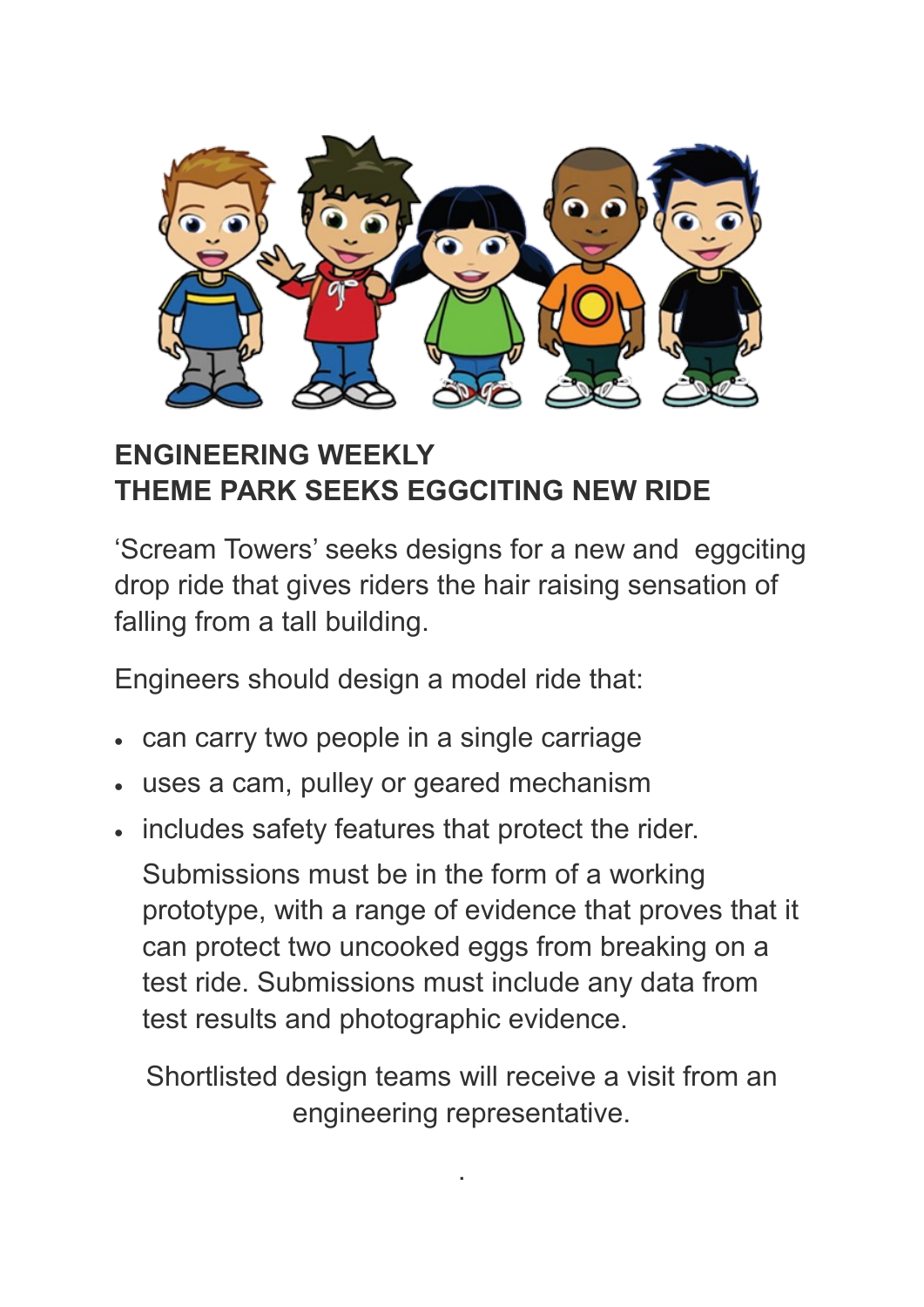Roll up, roll up. You're going on a day trip to a theme park, to soak up the unique sights, smells and sounds of the fair. Learn about

the science behind roller coasters and write poems that are shaped as a loop the loop. Design a theme park and show your ideas on a digital map. Time for some mini investigations. Cam mechanisms, pendulums, pulleys and prototypes. Let's go behind the scenes to see forces at work. Good news. The engineers at 'Scream Towers' love your work and want you to build a death defying new drop ride for their theme park. Make a working model and test it out with uncooked eggs. Cracking stuff. Okay, ready to ride? Don't forget to scream if you want

to go faster.

Linked text: *The Boy Who Swam with Piranhas* – David Almond